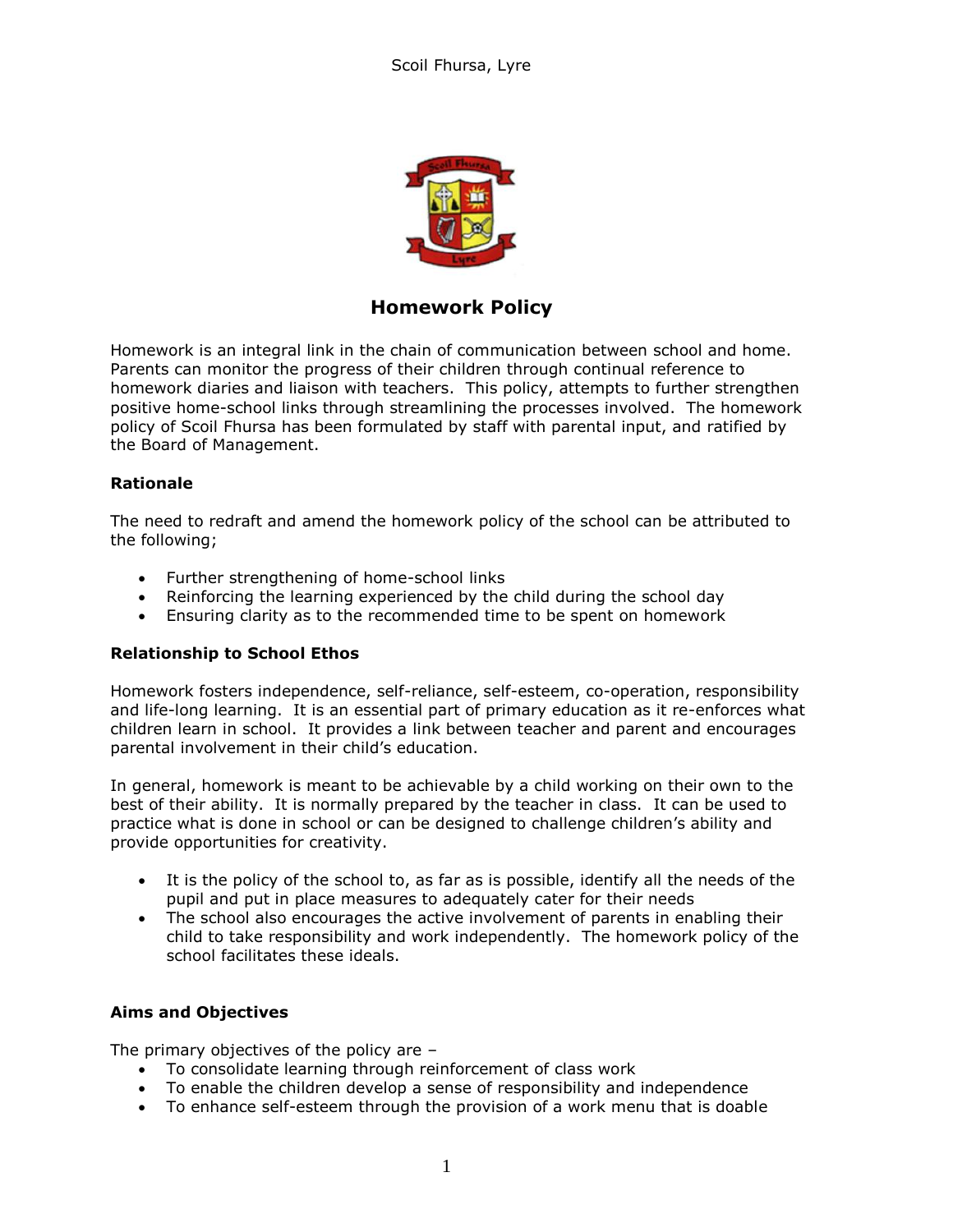- To foster self-discipline and study skills
- To promote consistency and a uniform approach to homework across all classes
- To further develop links between home and school

#### **Policy Content**

It is school policy to assign appropriate class-related levels of homework as an important reinforcement in the learning process. Good study habits are fostered, independent learning is promoted and self-discipline is developed. The following are the allocations for our school –

|           | $\bullet$ Infants                         | 0-20 minutes  |
|-----------|-------------------------------------------|---------------|
| $\bullet$ | $1st$ and $2nd$ Class                     | 20-30 minutes |
| $\bullet$ | 3 <sup>rd</sup> and 4 <sup>th</sup> Class | 30-40 minutes |
| $\bullet$ | 5 <sup>th</sup> and 6 <sup>th</sup> Class | 40-60 minutes |

The list above refers to **guidelines** for time spent at homework. Different children will complete the same homework in **different lengths** of time. Time spent will vary from day to day and also from the beginning to the end of the school year. It is important to remember that it is the **quality** and not the quantity of homework that matters.

Points to Note:

- Homework is generally based on class related work or work already covered in class. It should contain a balance between reading, learning and writing. Time devoted to reading and learning is as important as written work
- The assigned homework is explained to children in advance. The different levels of the pupils are also taken into account
- Homework is given from Mondays to Thursdays and generally is not given at weekends unless it has been neglected during the week, or unless exceptional circumstances such as projects or book weeks occur
- Occasionally children are rewarded with reduced homework if they have worked or behaved well
- It is not school policy to issue homework as an exercise in isolation. It will in most instances be an integral part of the subject being taught and be consistent.
- The Learning Support Teachers will occasionally give homework to their allocated pupils but only as a reinforcement of class work. Reading is routinely given as homework and should be accorded priority consideration
- If homework causes stress or worry to the child, parents are encouraged to convey these anxieties to the class teacher. If homework cannot be completed on a particular night, parents are asked to forward a written note to the class teacher
- Teachers will make every effort to check homework on a daily basis. However with large class numbers, it is not always possible to check each child's homework journal every day. As children get older and learn to work independently, some items of homework are checked less often, e.g. every second day or once a week. Some items of homework (and class work) may be checked by children themselves, under the direction of the teacher. This can be a useful part of the learning process for children as it promotes responsibility and independence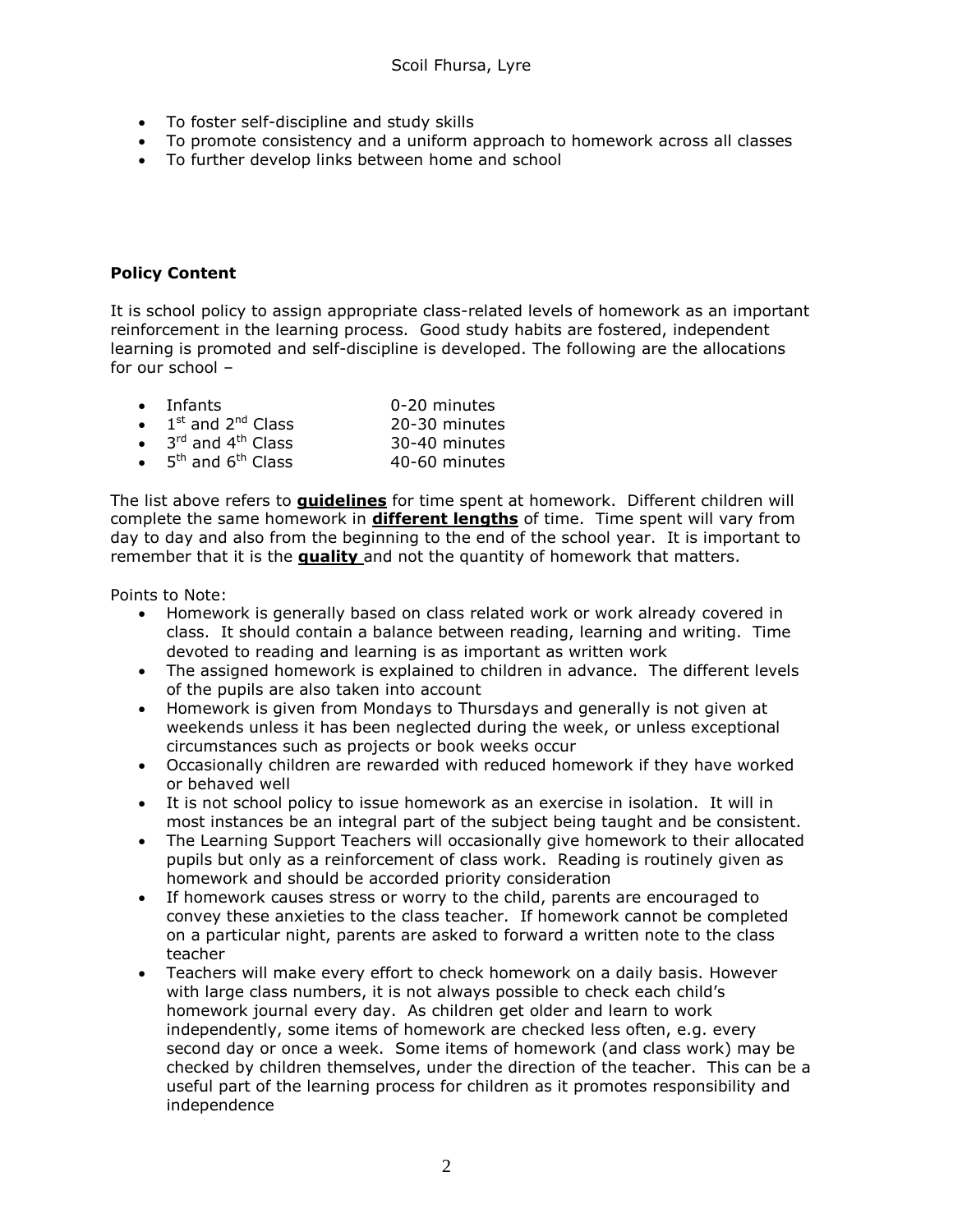- All children have a homework diary. The homework diary acts as a means of communication between class teacher and parent
- "Homework off" may be given at the discretion of the Principal and Staff

#### **Procedures for Parents**

- Provide suitable comfortable facilities
- **•** Remove distractions  $-$  T.V. younger siblings etc
- Help child overcome difficulties through explanation
- Parents should not do the homework for their children
- Send a note to the class teacher if a problem arises. This can be done through the homework diary
- Check and sign homework diaries
- Notify the class teacher if time spent on homework exceeds the recommended time
- As children tire towards late evening, encourage the completion of homework as early as possible
- Discourage morning homework

#### **Roles and Resposibilities:**

Pupils should:

- Enter homework accurately in homework diary
- Ensure they take home relevant books and copies
- Complete homework assignments to the best of their ability
- Present written work neatly.

Parents/Guardians should:

- Encourage a positive attitude towards homework in all subjects from an early age
- Encourage children to work independently as far as possible. Resist over-helping.
- Encourage children to organise themselves for homework. Have all books and materials to hand. The pupil should have the Homework Diary open to tick off work as it is completed.
- Agree a suitable time for doing homework, taking into account the age of pupil, the need for playtime, relaxation and family time.
- Provide a quiet place, suitable work surface, free from distraction, interruptions and T.V.
- Encourage good presentation and neatness within a reasonable time
- Sign the homework diary (Senior Infants to  $6<sup>th</sup>$  classes) checking that all homework is complete.
- Check that the child has all necessary books, homework journal, copies, pencils, mathematical equipment, dictionary, P.E. clothes if needed, for the next school day.
- Communicate difficulties to the teacher using the homework journal

Teachers should:

- Set homework, review assignments and provide feed back to students
- Monitor homework to help identify pupils with special difficulties